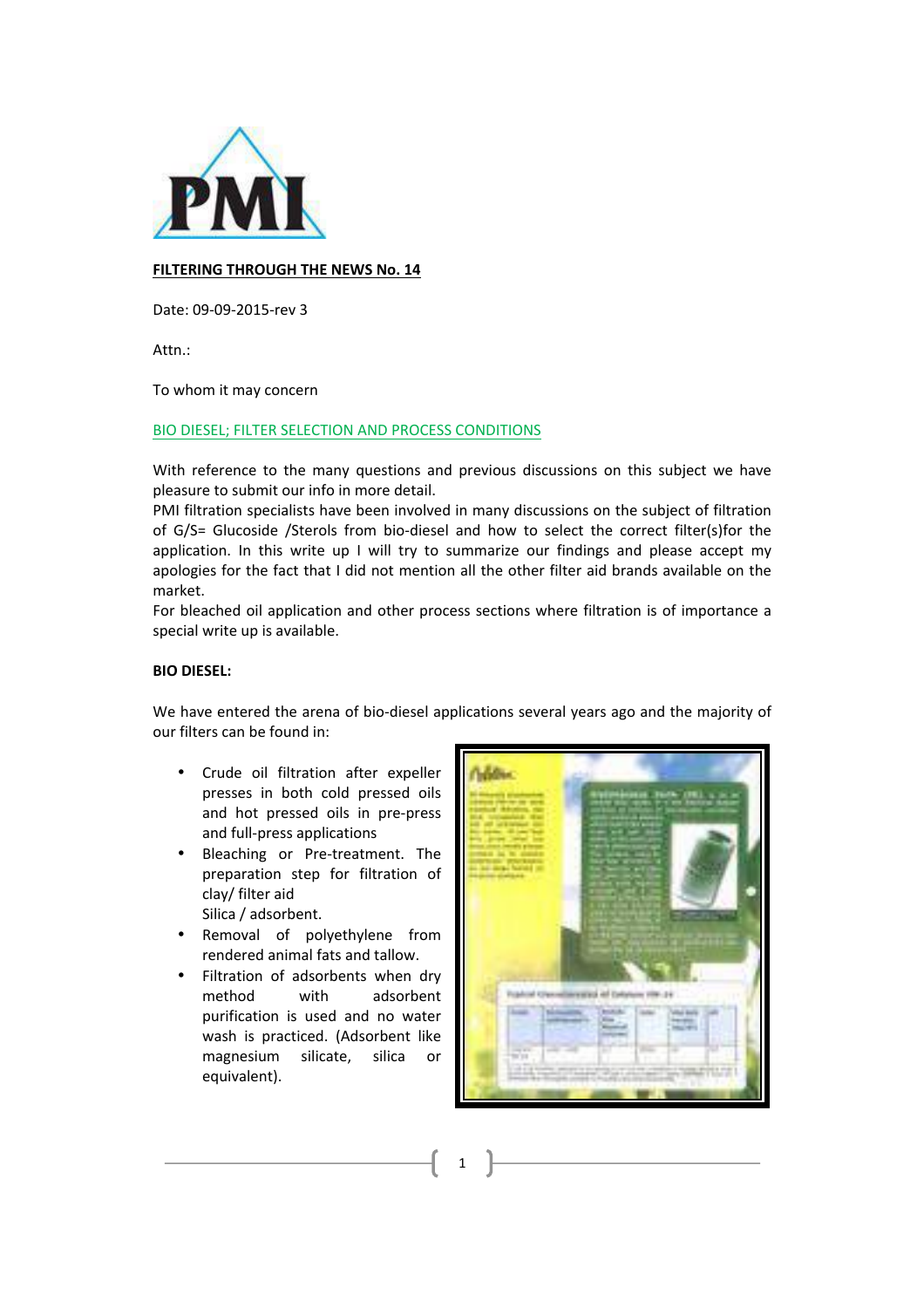

Pre-coat filtration of bio-diesel from rape (Canola), soybean, palm, (sunflower) Oils and animal fats to remove "sterols/glucosides" and other haze in order to Obtain clear oil that meets ASTM D-6751 and EN 14214-sedimentation test or standard filter plug test. This filtration is performed using filter aids such as kieselguhr (Eagle pitcher FW 14), Perlite (Dicalite) and or FILTRACEL EFC (JRS cellulose materials.)



Since the initial oil used for bio-diesel in Europe was mainly rapeseed there was initially no concern on the haze in the oil after production and water wash with centrifugal separation was sufficient. In a later stage and with the introduction of sunflower seed oil it became necessary to winterize the oil first and with soybean oil (and rape/palm oil) it became necessary to clean the bio-diesel from any visible haze not removed by the centrifuge and here pre-coat filters have been introduced. 

The standard set in the USA is that the incoming turbidity is  $<$  0,05% solids/insoluble (including moisture) while our filtration has been stabile with no more than 0,010% solids/insoluble (excl. moisture) in the filtered bio-diesel. In real life we found up to 100ppm incoming turbidity but this is still considered low.

In Europe we comply with the required 24 mg/liter (or les up to 20 ppm and currently even 10 ppm max) total solids in the final methyl ester product. In a later stage animal fats such as rendered fats, yellow grease, tallow, used cooking oils are also used in multi feed stock applications and the haze in these products is manly to be defined as phosphorus and/or mono glycerides and require other steps to ensure removal of polar components resulting in a clean and haze free product.

The more recent development shows in the direction of full compliance with new standards referred to as "DETERMINATION OF FILTER BLOCKING TENDENCY (FBT)".

Since the sterols are not easy to handle and behave like waxes/gums on the filter septum we prefer to use pre-coat leaf filters operated with body feed as per incoming turbidity and this proven technology has been accepted by most production plants and engineering companies. NOTE: Trisyl Silica, Dallas Magnesium silicate, Oildri Select clay and Tonsil BIOSIL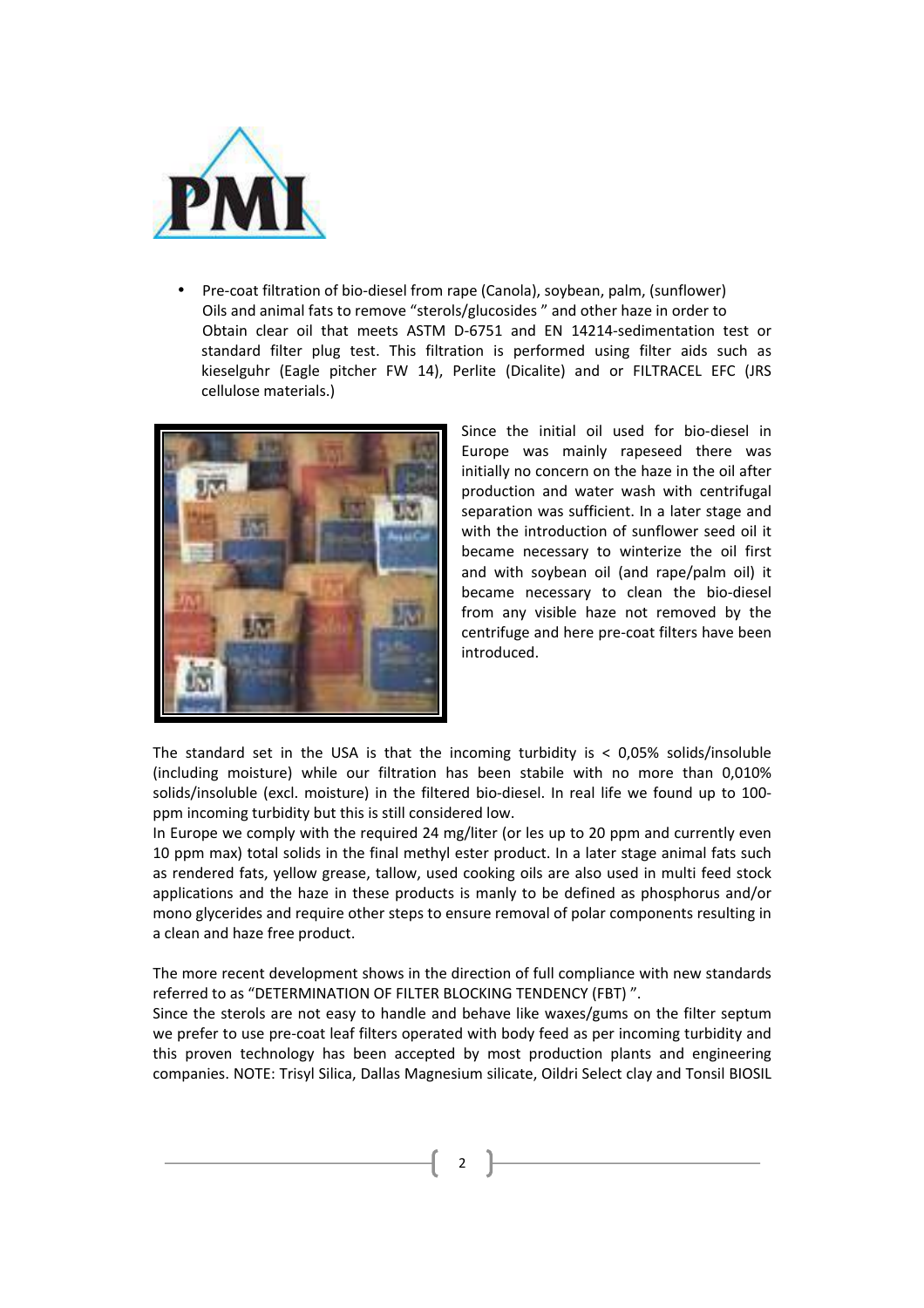

are all adsorbents also used in the process of bio diesel final filtration but the use can be expensive.

For the pre-treatment /dry washing filters we supply either the standard bleaching filters as used in the bleaching process of edible/vegetable oils or we supply PLV vertical tank, vertical leaf type filters for the removal of MAGNASOL, TRISYL silica/clay, SELECT clay or Tonsil SSN since only soap, gums, oxidation products, metals etc. have to be removed and not color. Silica filtration might require some pre-coat with kieselguhr/Perlite or Cellulose before it can be filtered but high flow rates  $(350-500 \text{ kg/m}^2/\text{hr.})$  are standard seen.



If the discussion is about using disposable element filters (bag or cartridge) the insoluble (solids) or Sterol / glucosides (SG) should be low i.e. less than 20 ppm and we recommend you to use polishing filters with disposable cartridges or bags. The standard procedure is to filter SG with pre-coat filters to ensure a maximum solids content of < 20 ppm in the filtered methyl ester. We are aware of the fact that in some plants the SG are removed with centrifuges but we also know that these can't in all cases ensure

the required 24 mg/l (24 ppm total contamination) or the more recent norm of  $\lt 15$  ppm. The common method practiced is the use of a pre-coat leaf filter as described above that filters the methyl ester at low temperature (approx.  $5 °C$  above the cloud point of the oil) after a certain holding time and using some body feed (0,05% to 0,1%).

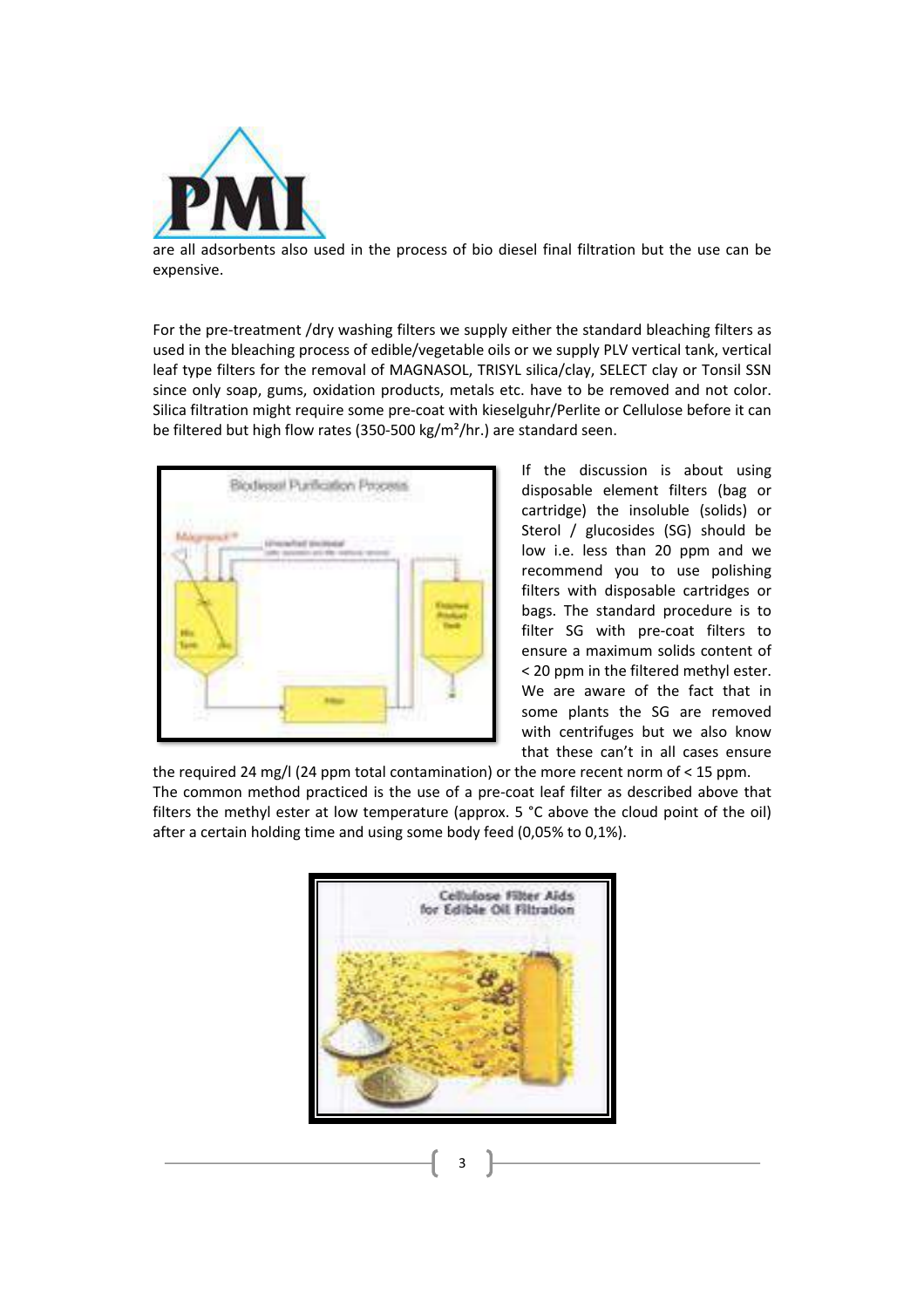

**Note:** The actual holding time can vary from only <1 hr. where the formation of SG is triggered in the presence of filter aid as seeding material to 12 hr. maturation as indicated and recommended by some of the engineering companies. We would recommend to contact your supplier of the technology/plant and ask them for the correct **cooling/maturation time.**



We will continue with a short summary of the conditions for final filtration of sterols from rapeseed oil (RME), Soy (SME) and Palm (PME) or alternative tallow/animal fat and used cooking fat. We assume that you are familiar with the filtration of bleached pre-treated feed stocks using silica (Trisyl by WR Grace) or clay (Sud-chemie or Oil Dri products) Both the PLV (dry cake discharge) and the PLH RB (dry cake discharge) type filters in both carbon steel and stainless steel 1.4301/AISI304 construction are used with filter leaves in 1.4404/AISI 316L.

The standard procedure is to filter SG with pre-coat filters to ensure a maximum solids content in the filtered methyl ester.

The common method practiced is the use of a pre-coat leaf filter that filters the methyl ester (FAME) at low temperature (approx.  $5 °C$  above the cloud point of the oil) after a certain holding time and using some body feed  $0.05\%$  to  $0.1\%$  (in your case max 0,05 %). After this filtration and before tank filling there is a bag type filter using disposable filter bags as safety/police filters using 5-10 micron filter bags.

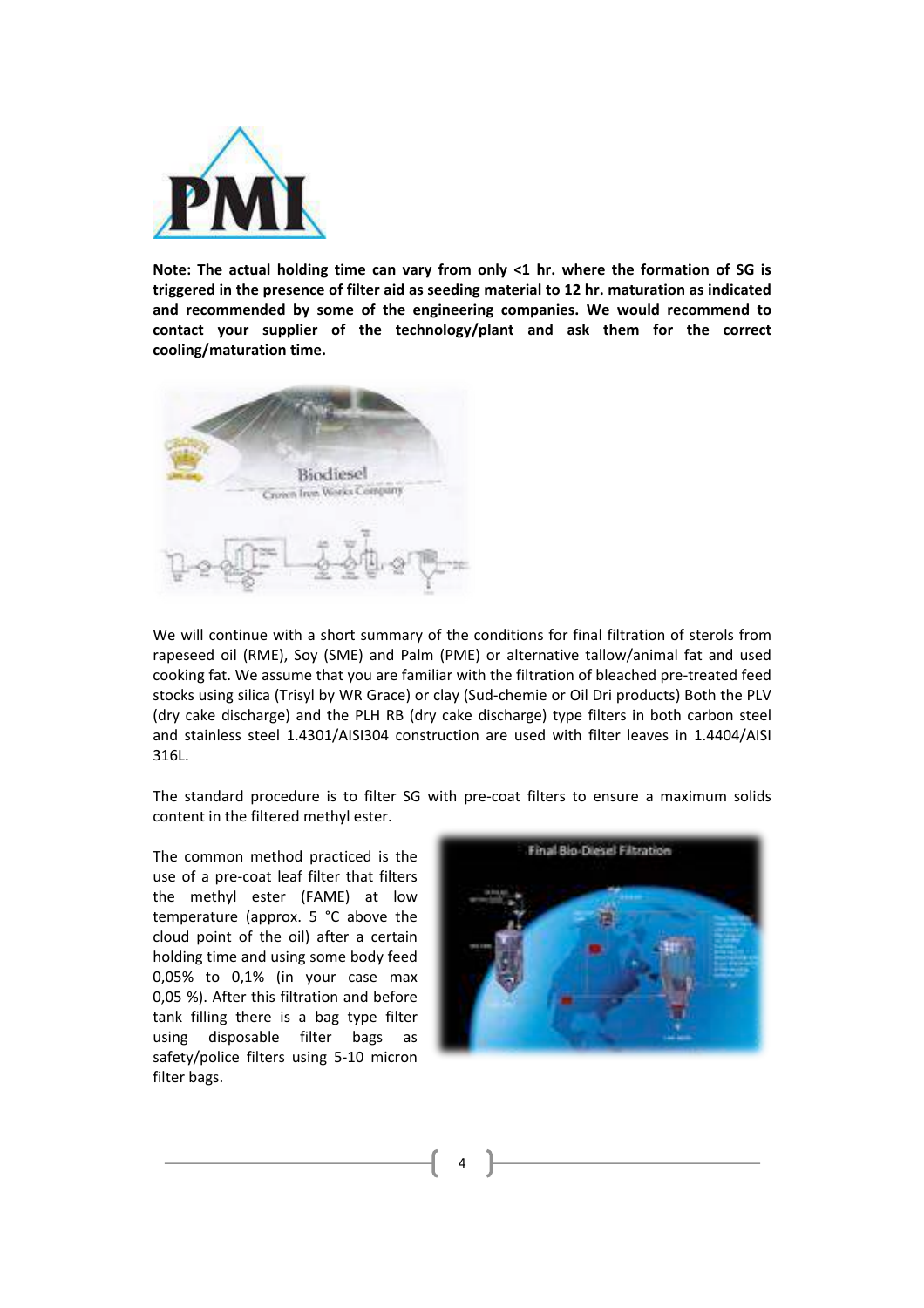

O-ring seals PTFE encapsulated to be resistant in methyl ester process. In some cases the bag filter is replaced by a disposable cartridge filter but only if a very low contamination has to be removed (i.e.  $< 25$  ppm).

Where a single bag filter with 0,5 sum has a dirt holding capacity of not more than 300 grams dry solids, the disposable wound cartridge has only room for 100 grams solids  $\langle$  dry), in the best case, per 10 inch cartridge (10 inch is 0.05 sum).

The methyl ester is hygroscopic and will attract water, which will require the use of coalesces after storage to remove the water from the methyl ester.

Both disposable bag and cartridge filters should be used only when the incoming solids level is very low and traces have to be removed. The disposable element is not only costly to purchase, it will also contain product (loss) and it will represent a waste problem.

#### We will continue with our general info:

#### Introduction

- Filtration temperature 20 °C (or lower like  $7-10$  °C). Depending on the type of oil We recommend 5 °C above cloud point. (For rape/soybean oil we recommend 7 °C And palm oil approx. 20 $°C$ )
- Filter aid for pre-coat (PC) and body feed (BF) allowed
- Pre-coat with clean bio-diesel.
- Dry cake discharge
- Solids concentration and crystallization of sterols is temperature dependent.
- Filtrate quality visual clear without any remaining solids even after 48 hr. at 5°C

#### Pre-coat formation

Filter aid is added in the desired amount to a filtered volume in the pre coat tank  $(0,5 \text{ kg-1})$ kg per  $m<sup>2</sup>$  filter area. The pre-coat slurry is re-circulated and filtered in order to form a precoat layer on the filter. (Use EP type FW 14,JRS Cellulose, Dicalite 4128 or equivalent). Pre-coat should be performed with clean filtered bio-diesel.

#### Body feed slurry preparation

Filter aid is added in the desired amount to unfiltered feed to the filter. Body feed in the range of 0,05-0,1% W/W or max 0,3% in special cases. (Use EP type FW 14, JRS cellulose or equivalent)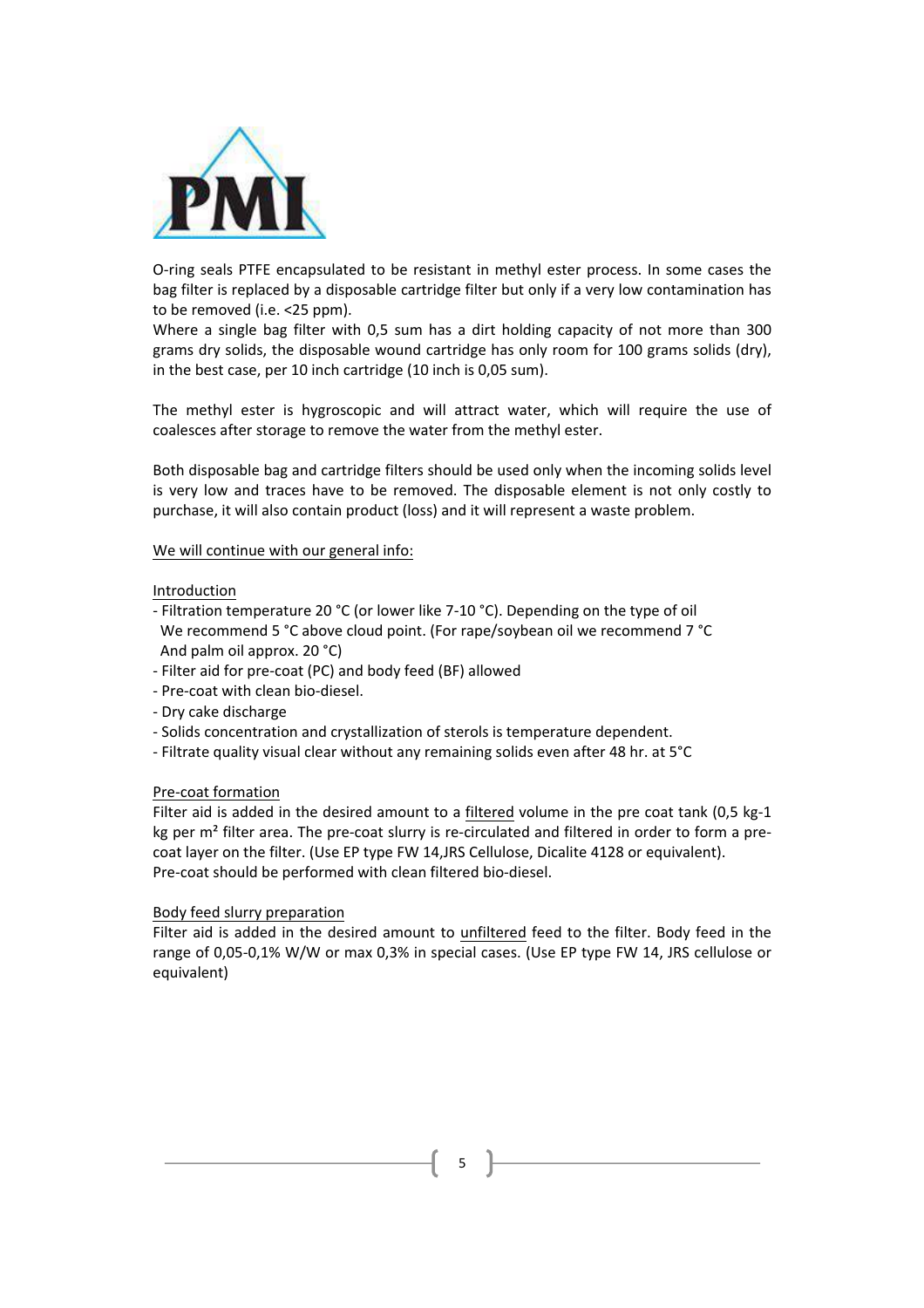

## Filtration conditions

The filter and feed should be restricted / tempered at 7-20 °C. In general approx. 5 °C above the cloud point. (Palm oil 18-20 °C)

Special attention should be given to good homogeneous mixing of the body feed with the bio-diesel feed.

#### Results

- Visual clarity can easily be obtained using a pre-coat (and body feed) of Diatomite filter aid FW 14, JRS Filtracel, Dicalite 4128 or equivalent on 80 Micron wire mesh screen.
- The filterability with 0.05-0,1% body feed is estimated from the tests and historical data; an average flow of 750 kg/m<sup>2</sup>/hr. during 16 hr. or 600-650 kg/m2/hr. during 24 hr. was calculated . This  $600 \text{ kg/m}^2$ /hr. at 20 °C should be used for sizing.

**NOTE; at approx. 7-10 °C the viscosity changes and some people want to** work at this low temp. level. Flow rate to use is then 400-500 kg/m<sup>2</sup>/hr. Animal fats might require lower flow rates and higher filter aid dosage and/or silica adsorbent might be required but this should be checked **and tested.**

- The addition of BF in the range of 0.05-0.1% (max  $0.3%$ ) body feed will influence the filterability; more body feed will increase the average flow or extend the filtration time but the maximum cake thickness is the limiting factor. An optimization of BF addition versus average flow and filtration time should follow under production circumstances.
- The cake after drying with AIR/N<sup>2</sup> is dry (25-30 % residual liquid) and discharged easily.

Recent tests on a 30% PME/70% RME methyl ester (from a Belgian producer) have shown that after 10 hr. cooling at 18 °C we reduced the total contamination level from incoming 42 ppm to  $\lt 11$  ppm and the incoming S/G content of 39 ppm was reduced to less than 11 ppm too. At clients in Frankfurt and Gent a mixture of Palm and rape methyl ester the same results are met.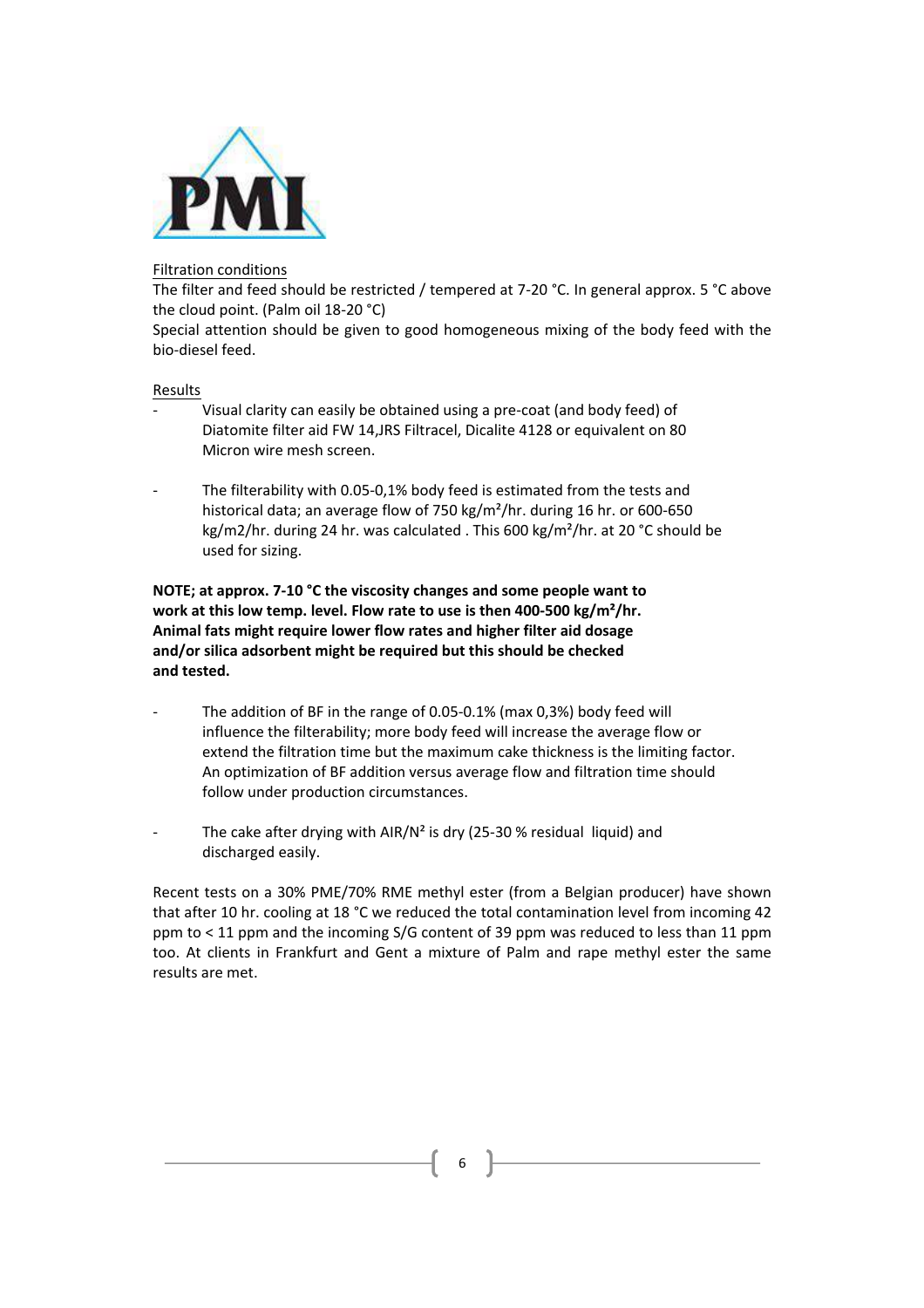

In winter conditions and below  $7^{\circ}$ C we see that the stearin in the palm oil solidifies but after heating it up to 20 °C and keep it for several days the haze i.e. SG does not re-appear. We know some engineering companies and process designers do not install filters in their process design but in several cases they have been forced to install filters afterwards in order to meet the guarantee and cold flow-plugging test.

In all the plants we supplied filters to and where palm oil (PME) is the feed stock (Malaysia, Germany, Belgium, Brazil, Spain, etc.) we have not seen any problems with the final PME and total contamination was <24 ppm with no info that the CFPP or FBT did not pass. The use of palm oil is very much dictated by the price.

#### **FILTER AID ( PRE-COAT AND BODY FEED ):**

I order to know and select pumps and pre-coat material it is essential to also know the differences between the various filter aid on the market.

There are basically three most used types i.e. ;

#### A) KIESELGUHR (Diatomatheous earth);

 $DE =$  fossil plant/animal available in different grades and inert. Has been under suspicion of being carcinogenic but in the past 2 years this has been reversed and it is only recommended to work in dust free environment. Biggest supplier is CELITE (JM)under the name Celite and well known grades are HYFLO SUPERCEL, CELITE 545, 577, FILTER CEL and others. Alternative brands are EAGLE PITCHER (FW 40,60,80 etc.). Material is like sand thus abrasive.





B) PERLITE= volcanic glass like structure available in different grades and inert. Was favorited at the time that DE was under carcinogenic suspicion but is lighter and more difficult to mix into the solution (more floaters). PERLITE  $=$ CHEAPEST.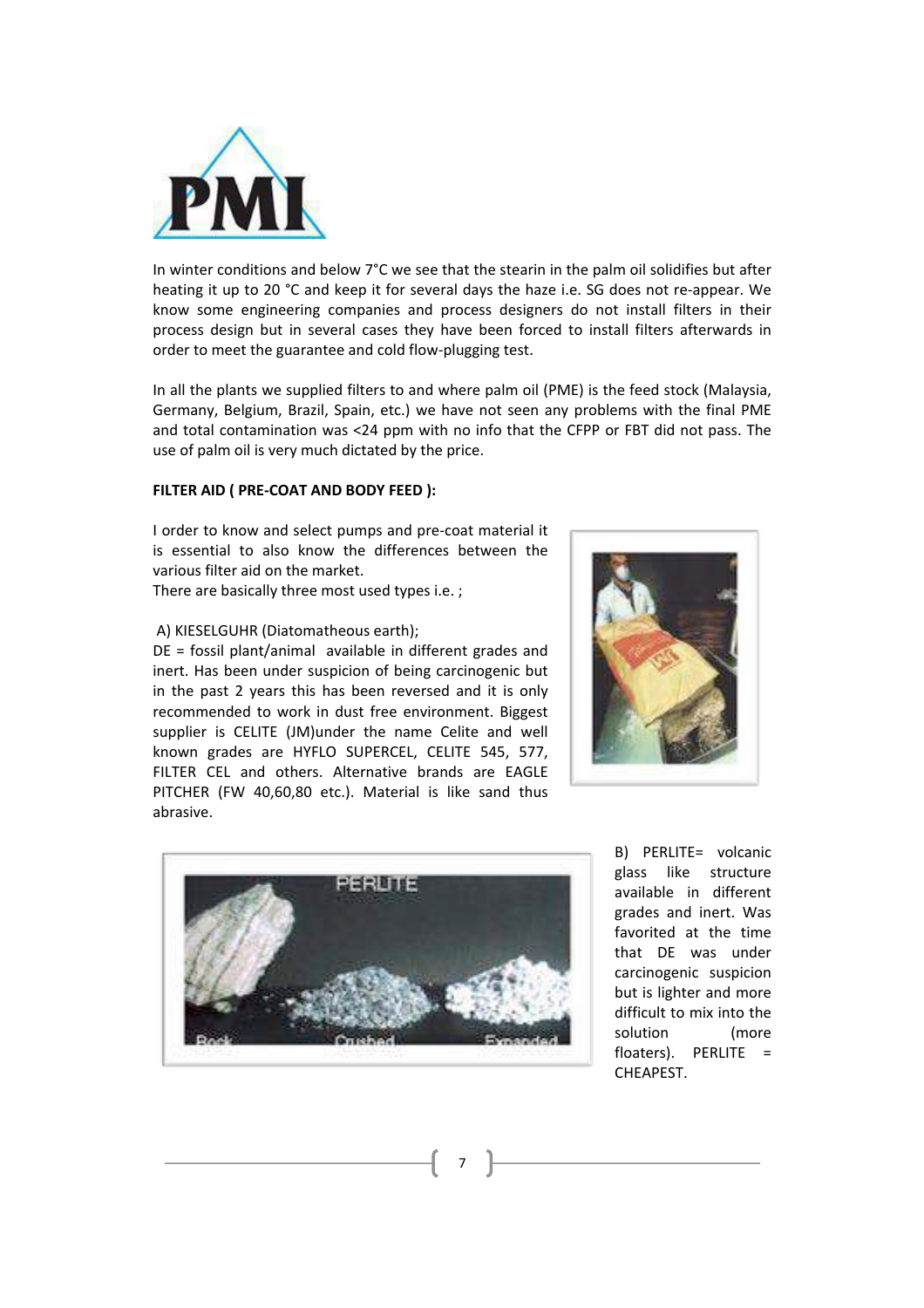

Material is lighter and cheaper. Most famous name is DICALTE and grades are 4128, 428,etc. The  $8$  indicate that it is from Belgium and when a  $6$  is used the origin is USA. material is abrasive.



C) CELLULOSE. This is the more recent promoted material. In the past very often the kieselguhr or Perlite was mixed with cellulose to form a dense precoat layer / blanket. In more recent years the Solka Flok and Alfa Cel was replaced by Rettenmaier FILTRACEL. The advantage of the cellulose is the fact that it is bio-degradable and it can be incinerated with very little ash (both DE and Perlite are inert, can't be burned and have high ash after incineration). Material is not abrasive.

Our recommendation is always to ensure that the

system is universal and can be used with either one of the filter aids mentioned. Kieselguhr and Perlite are very abrasive and I would recommend using a centrifugal pre-coat pump with open impeller and 1450(2900) rpm to go gentile on the abrasion.

#### **REMOVAL OF MONO-GLYCERIDES:**

Very often a polar filter aid /bleaching clays and/or silica (silicate) are used to remove Phosphatides, soaps, oxidation products, metal compounds, etc. Mono glycerides however can't be removed by filtration. In normal cases  $0.6$ -0.4 % is acceptable but with an industry that requests even <0,2% it will be required to give extra reaction time or even consider the expensive distillation.

If requested we can submit info for the various filter aids and bio-diesel requirements and hope this will answer your questions. Whatever is selected , our recommendation to our clients is to make the system universal so all three filter aid materials can be used depending on availability and preference /price.

In terms of yield the best filter aid is no or if required very little filter aid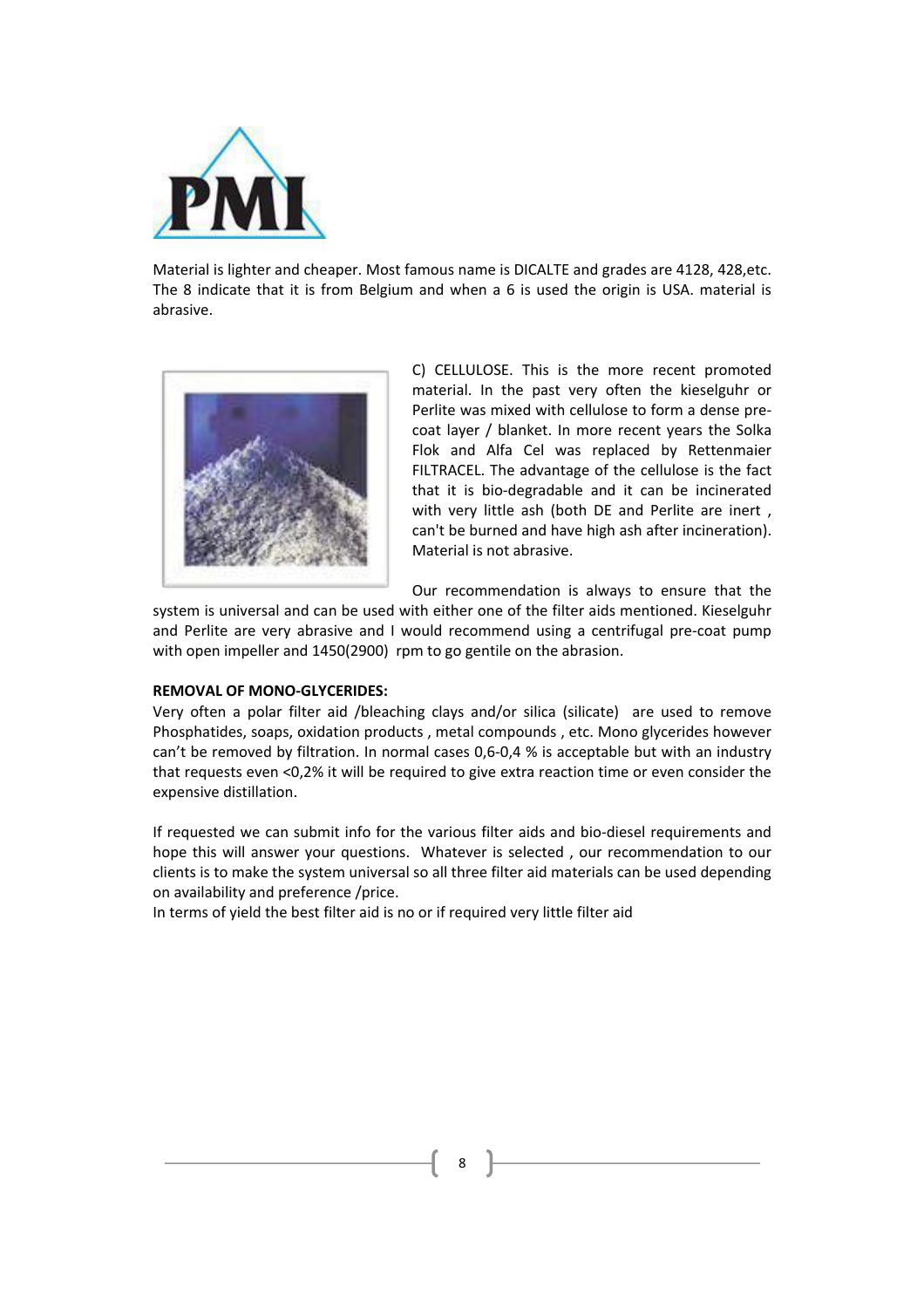

## **CORNER REINFORSEMENT AND CAKE BREAKER BARS.**

#### **Improved design and reinforcement of the leaves;**

Some minor technical improvements have huge effects on the performance of the filter and the durability of the leaves.

Just to mention a few we want you to consider leaf corner reinforcements, special filter screen, leaves with breaker bars, manifold with cake deflection plates between the leaves, etc. 





Detailed information and filter specific write up's on all these filtration steps are available on request.

We hope that this will assist in the much wanted and required overall improvement and in case of any questions please call our service and support centre

VT Wong at PMI Sdn. Bhd. Malaysia (vtwong@pmi-group.com.)